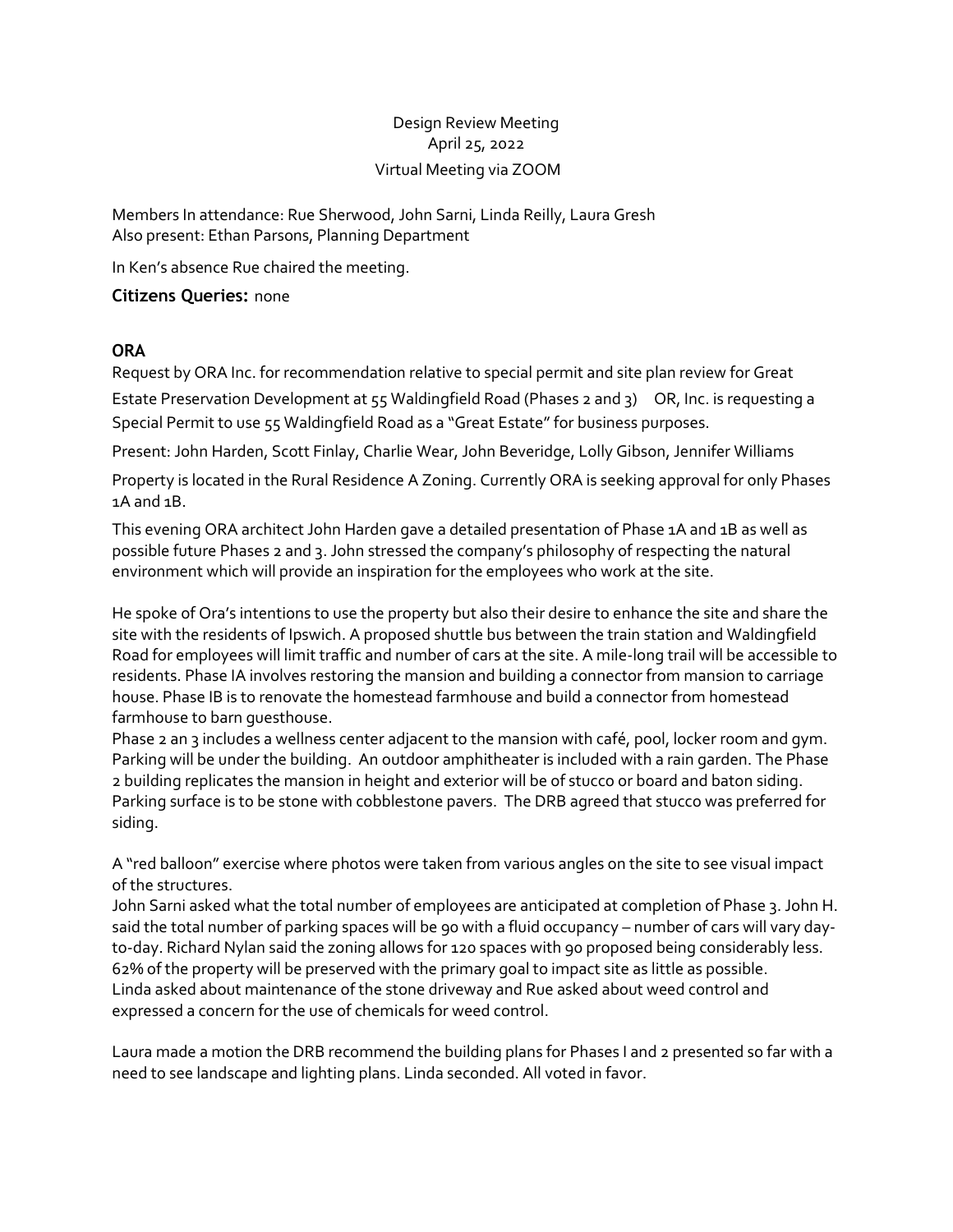Summary of DRB recommendations:

- The DRB expressed appreciation of the sensitivity to the property as shown in the proposed plans.
- The DRB found the design presented by ORA as satisfactory: use of materials to preserve the mansion, relocating parking to make less visible from the road, maintenance of the overall landscape approaching the mansion, proposed compatible additions to carriage house for Phases 1A and 1B.
- Rue commented on her appreciation of the additional of land to be set aside with the total of 62% of the landscape preserved and preserving the existing landscape features, as well as minimizing site development by combining parking and building footprints in phases II and III.
- The DRB would like to see a lighting and landscape plan.

**Accessory Building at 5-7 Turkey Shore Road** Request by Carl Gardner for a Special Permit to build a detached 1000 sq. ft. accessory dwelling unit at 5-7 Turkey Shore Road which is located in the Intown Residence District.

Present: neighbors Kitty Bartholomew and Bruno Huprin

Carl said current the building plans show a height 6" less than previous plans. Driveway width has been reduced from 20 feet to 18 feet. Siding will be a combination of Hardie Plank and board and baton. Windows will be double hung of PVC. An outdoor patio will be off the kitchen at rear of the building.

Linda asked about lighting at door entry. Carl said there would be recessed lighting. She said she appreciates the addition of smaller and affordable housing of in-town properties.

Rue suggested two shade trees be planted at the front corners of the property. She said a rain-garden would be sufficient for run-off water. She said she did not have a problem with the addition of this accessory building. Rue asked if the rain-garden is sufficient with water run-off. Rue said she preferred native plantings.

Ethan said storm water run-off is not a DRB issue.

Kitty Bartholomew of 16 Turkey Shore Road asked if parking was under purview of the DRB and that she was concerned with the possibility of  $4$  cars in the driveway -- 2 cars for each unit – the plan calls for a 9-foot parking space and questioned if this was enough for parking and backing up. She also asked if screening is under the DRB purview.

Having one window on the south side of the house and only a few small windows on the north side was discussed with limited interior light. Suggestions were also made to consider providing windows that face the open yard which would be preferable to windows facing the side lot line and fence. A consensus was that more windows would be helpful to add more interior light.

Rue said we do have purview over landscaping and that it is our goal that it be attractive. She questioned if the steps to the front door of main house will be repaired and improved. Rue said there was a need for attention to the right side of the driveway including cleaning-up stones on the right and removing excess stuff.

Carl said the geometry of space is satisfactory and that zoning requirements are met. He said there are no screening requirements for accessory buildings. He says he has plans to improve landscape the front